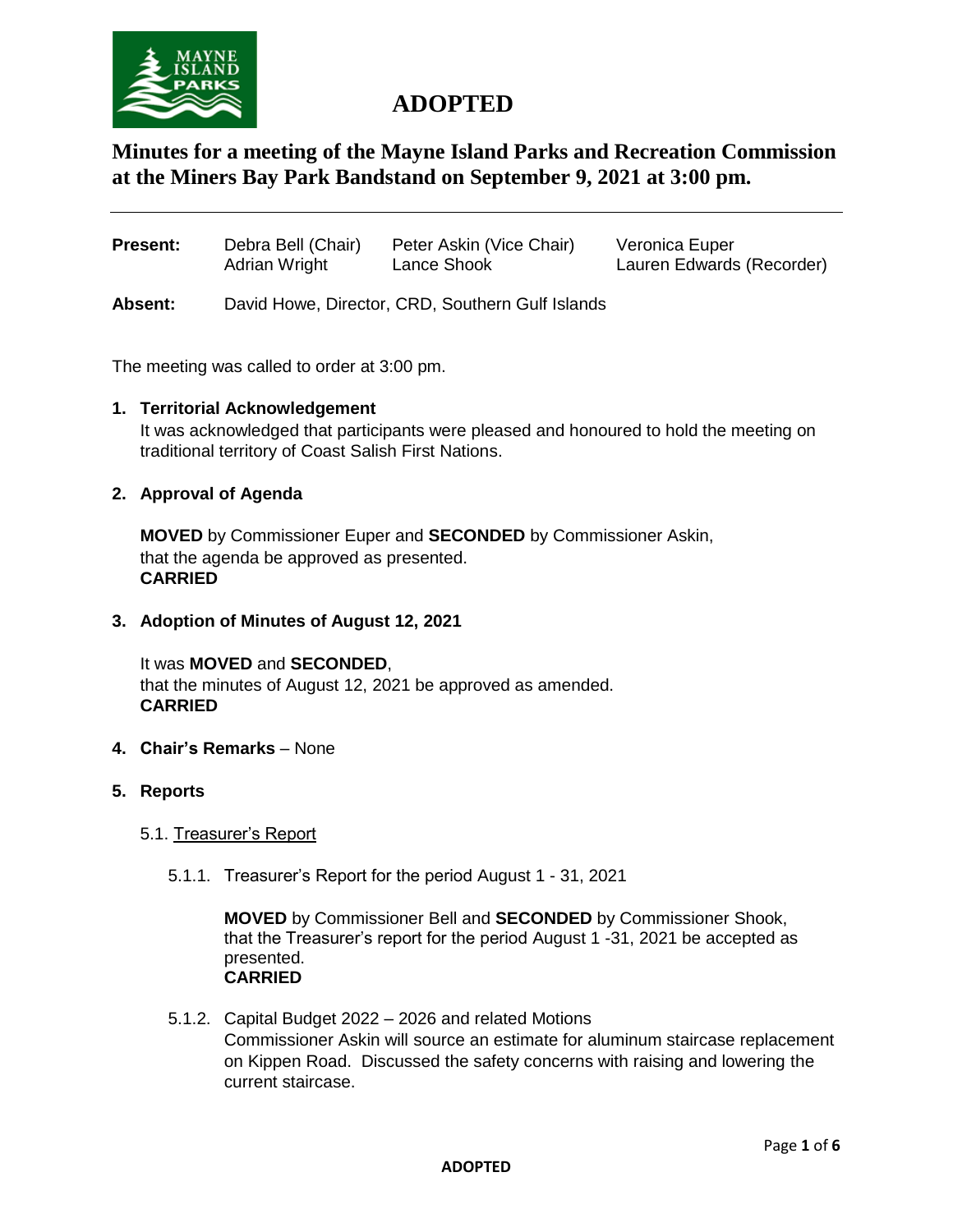# 5.2. Administration

- 5.2.1. Follow up Action Report including:
	- a) Commissioner Retreat To be scheduled next spring.
	- b) Land Altering Projects It was clarified that reporting applies to registered and high potential archaeological sites and significant land altering projects.
	- c) Volunteer Barbecue 2021
		- Scheduled for September 16<sup>th</sup>.
		- Commissioner Shook will contact Bill Warning to coordinate with Lion's.
		- 60 people will attend but will plan for 70.
		- Commissioners Wright, Askin and Shook will work the barbecue.
		- T-shirts will be made available.
		- Covid restrictions discussed.
	- d) CRD flag policy Discussed and, at this time, flags are fully raised.
	- e) *Driftwood* article The newspaper editor confirmed there was not a recent article printed which referenced MIPRC.
- 5.2.2. SGI Active Transportation Network
	- It was reported that Watt Consulting had collected all publicly available information and did not require a map.
	- CRD had a booth at the Labour Day Farmers Market and sought input from the public for where trails should be placed.
	- Commissioner Euper stated that it had been understood the scope of the project was to focus on active transportation.
	- No further meeting is scheduled at this time.

#### 5.3. Committees

- 5.3.1. Sanitation
	- a) Library water system update
		- A water sample was sent to test for tannins and, if no tannins found, a new system will be installed as the current system requires monthly cleaning.
		- Other issues with plumbing are reported to be resolved.
	- b) No smoking issues

#### **ADOPTED**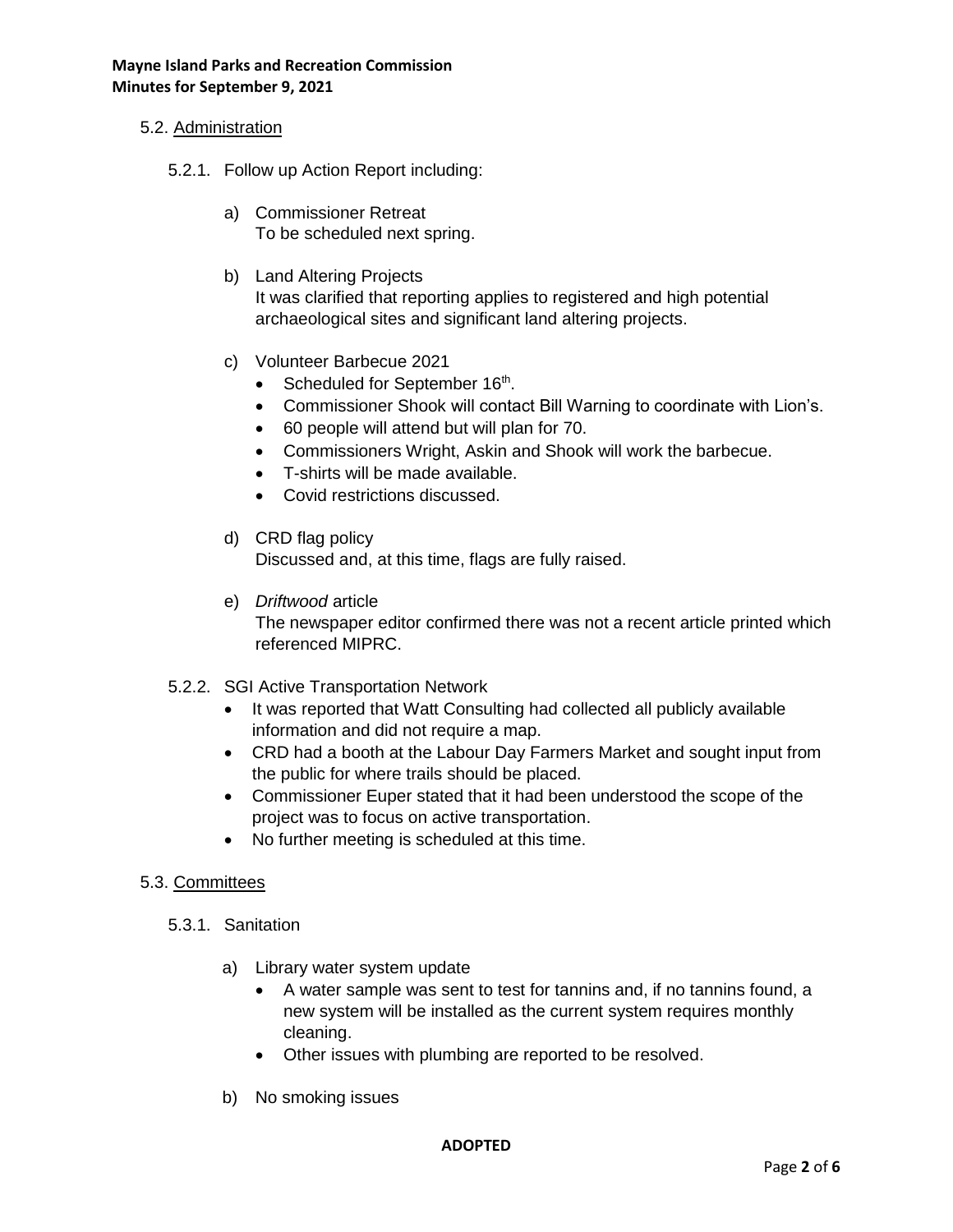- The sign was vandalized and it appears a soap dispenser was broken off the wall.
- It was suggested that the new sign be posted on the door outside for visibility.
- 5.3.2. Land Acquisition

Commissioner Askin and Euper will discuss priority list for property acquisitions and bring forward for the next meeting.

# 5.4. Parks

- 5.4.1. Miners Bay
	- a) Window replacement An order will be placed for tempered glass.
	- b) Bandstand repair update It was reported that:
		- Contractor work will take place commencing September 11; ;
		- The structure has been power-washed; and
		- Painting, flashing, and perimeter concrete and brick resetting work still to be done.

# 5.4.2. Dinner Bay

- a) Volleyball/walking circuit update
	- The volleyball net is installed.
	- It was reported that MoTI is donating fill for the ditch where sitting space will be created and the track will go through that area.
	- The horseshoes are being used more seemingly because the sculpture draws attention.
	- Material is required for 700 metres of track which will go around the entire park; and that there are about 500 cubic yards of chip seal left over from the recent road work on Mayne. Discussed options being considered to acquire a donation of the material.
	- Two pieces of fitness equipment were offered as a donation from two contributors. These could be placed for ocean view during use.
	- Commissioner Shook will continue to follow through on donations.
- b) Lions building license

It was reported that the Lions will review the license and respond by September 15<sup>th</sup>.

- c) Adachi Pavilion contents
	- Kitchen items have been purchased and the Lions have all other necessary utensils.

#### **ADOPTED**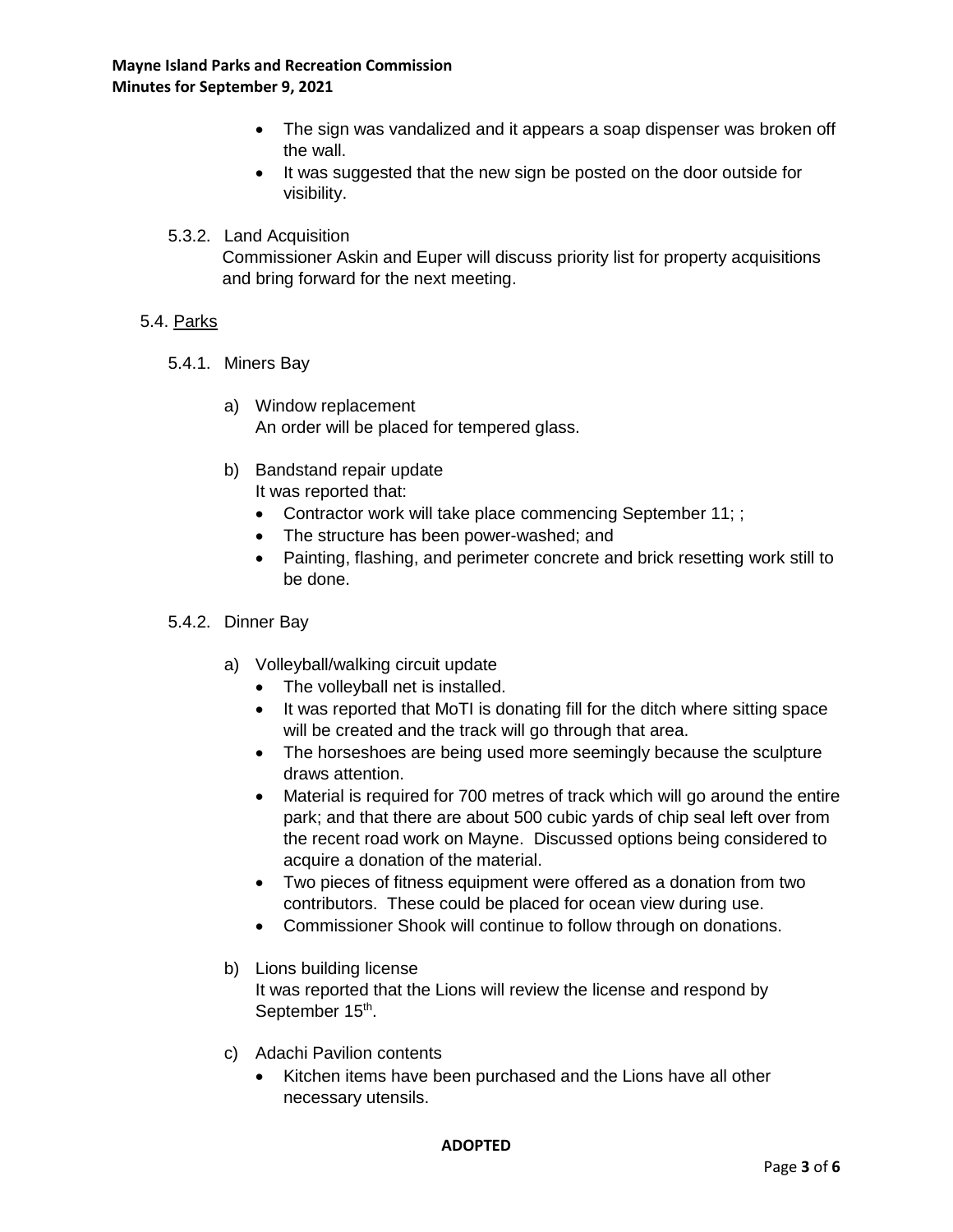• Maintenance and painting will be done next year.

# 5.4.3. Japanese Garden

- Three large cherry trees removed and may be replaced.
- The irrigation system is being upgraded.
- Bill Warning confirmed the well water table is at 29 feet.

# 5.4.4. Cotton Park

- a) Draft policy on events
	- The draft policy was circulated for input on the one-year pilot project for small events.
	- Concern was expressed that, as a wildlife preserve, there should not be a negative impact to the park.
	- Capacity and parking were discussed, and it was agreed that the number of vehicles would be five with 50 persons attending event which should not exceed three hours use.
	- Scheduling would be restricted to one event per week.
	- First Nations consultant advised that no tent stakes should be used nor any ground altering activity done.
	- It was agreed that communication will include that a donation for park use is appreciated.
	- Litter must be removed.
	- The General Terms and Conditions of Use document will be provided when reservations are made.

**MOVED** by Commissioner Bell and **SECONDED** by Commissioner Wright, that the policy for events at Cotton Park dated August 7, 2021, which includes no more than one ceremony or event per week, the maximum number of guests is 50, a donation amount would be appreciated and no land altering activities be approved.

# **CARRIED**

- 5.4.5. Emma and Felix Jack Park
	- a) Sign installation update No information yet.
- 5.4.6. Trail Network Development
	- a) Kadonaga Trail
		- The fence to keep people off private property has been completed with assistance from Carl Bunnin, Bill Duggan, and Commissioners Wright and Askin.
		- Flagging was put on fence to minimize deer charges.
		- Rob Underhill from the Conservancy made a great map that shows the actual route to St. John Point.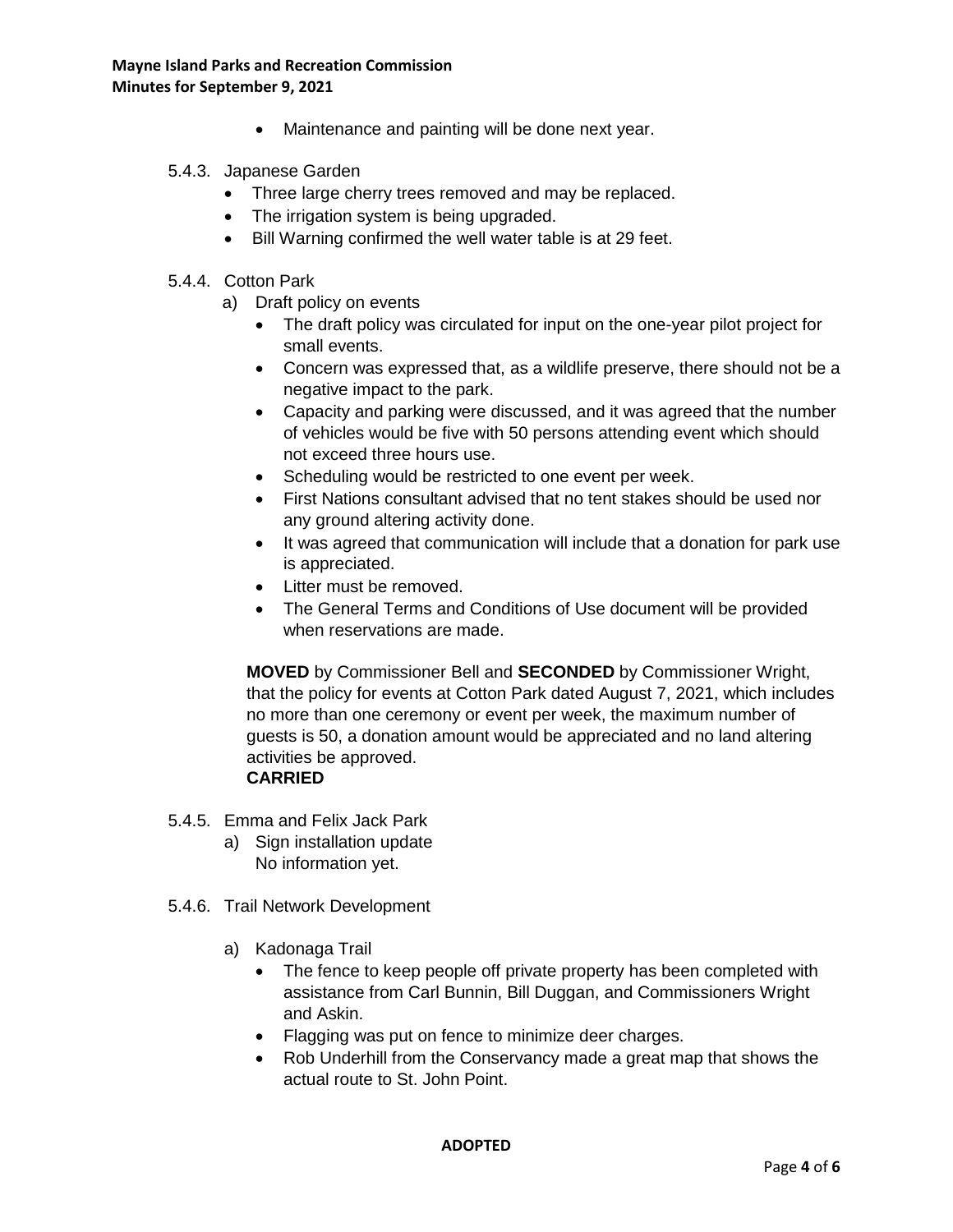- As the trail guardian will be away from October to May, Commissioner Askin will make a request for a trail guardian.
- b) Felix Jack to Kim Rd. trail,
	- A sufficient amount of split rail fencing and some signage is needed.
	- Two trail name choices suggested are: Flag Hill Trail, which has historic relevance, or Alan Ryder Trail, who has significantly contributed to the Conservancy.
	- Commissioner Askin suggested that MIPATA have a vote at their meeting this month.
- c) The short trail at the end of the right-of-way
	- The short trail is at the start of Mary Jeffery Park and ends at the Plumper Pass Park bike rack.
	- The Leadership Council has been asked to suggest a name. A delegation will visit on Friday, September 10<sup>th</sup>.
	- One suggestion was a Sencoten name which translated to Short Trail.
	- The posts can be installed as that is a Low Risk activity at that site.
- 5.4.7. Pocket Parks
	- Discussed whether there is suitable space that can be modified for sport activity use.
	- Commissioners will make site visits.

# **6. Correspondence/Meetings**

- 6.4. Email request from CRD regarding land altering projects planned for fall/winter 2021-2022.
- 6.5. Email correspondence from Frankie Gowing regarding use of the Adachi Pavilion in September 2021.
- 6.6. Email correspondence to Shelley Marshall, Senior Wildlife Biologist, FLNROD regarding hunting regulation options for Mayne Island.
- 6.7. Email correspondence to Mayne Island Conservancy Society regarding AGM at Miners Bay Park in August 2021.
- 6.8. Email correspondence to Terry Fox Organizing Committee for Terry Fox Run September 19, 2021 at Miners Bay Park.
- 6.9. Draft licence agreement received from CRD regarding Mount Parke Improvement District and Conconi Reef Park.
- 6.10. Request for information from the province via CRD on Village Bay boat ramp pertaining to DFO requests in 2001 and licence renewal. Follow up meeting with Association of Mayne Island Boaters representatives, Commissioners Askin and Bell. Request for current photos of Village Bay and David Cove at low tide.
	- Commissioner Bell sent the pictures as requested.
- 6.11. Invitation to archaeological training on September 28, 2021 by Terra Archaeology and the 'chance find' approach.